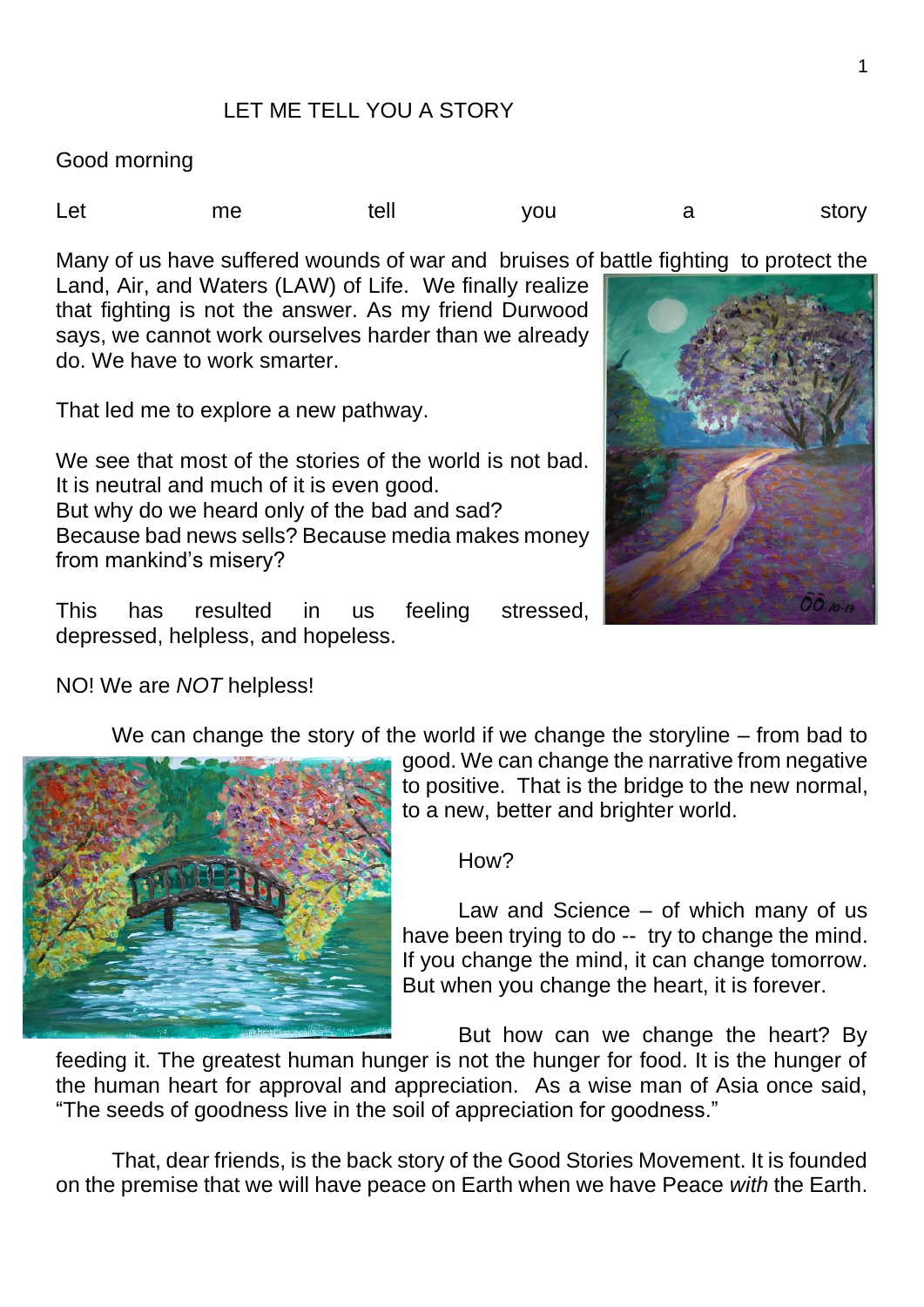Thus, we will search for good stories of people making peace with the Earth, of people caring for the life-sources of the Land, Air, and Waters (LAW) of Life.

For example, there is a small town in Bantayan Island in the Philippines that started a food garden in a 50 sq. meter land. They received a congratulations letter from the Normandy Chair for Peace and other international luminaries. In less than 30 days, they expanded the food garden into 20,000 square meters, and growing.

The Prime Minister of Pakistan did a good deed. He hired tens of thousands of people who became jobless to plant trees in the denuded mountains.

In the Philippines, the Metro Manila Government supported and helped the bicyclists start the EDSA Evolution. EDSA (E. de los Santos Avenue) is the main highway of Metro Manila that connects many cities. It is probably also one of, if not the most traffic-congested roads in the world. It was also the site where millions of Filipinos launched the first peaceful power revolution in 1986 that led to the overthrow and exile of then President Marcos. Magically, the Metro Manila Government (known as the Metro Manila Development Authority-MMDA) supported the EDSA Evolution last May 24, 2020. Together with the Departments of Transportation, Health, Public

Works and ordinary cycling citizens, these are now putting up a dedicated and protected bike lane along EDSA.

Another story is that of a young man who graduated with a degree in Diplomacy and International Relations from a prestigious university. Instead of going into foreign service, he went into serous organic farmer with partner farmers. During the pandemic, he gave away his produce to frontline health workers and hospitals.



In Paris, the Mayor expanded the bicycle pathways to a stunning 650 kilometers and supported the putting up a 300,000 square meter urban food gardens.

Are they not good stories? If they are, we must hear of them, and gift them with words of appreciation.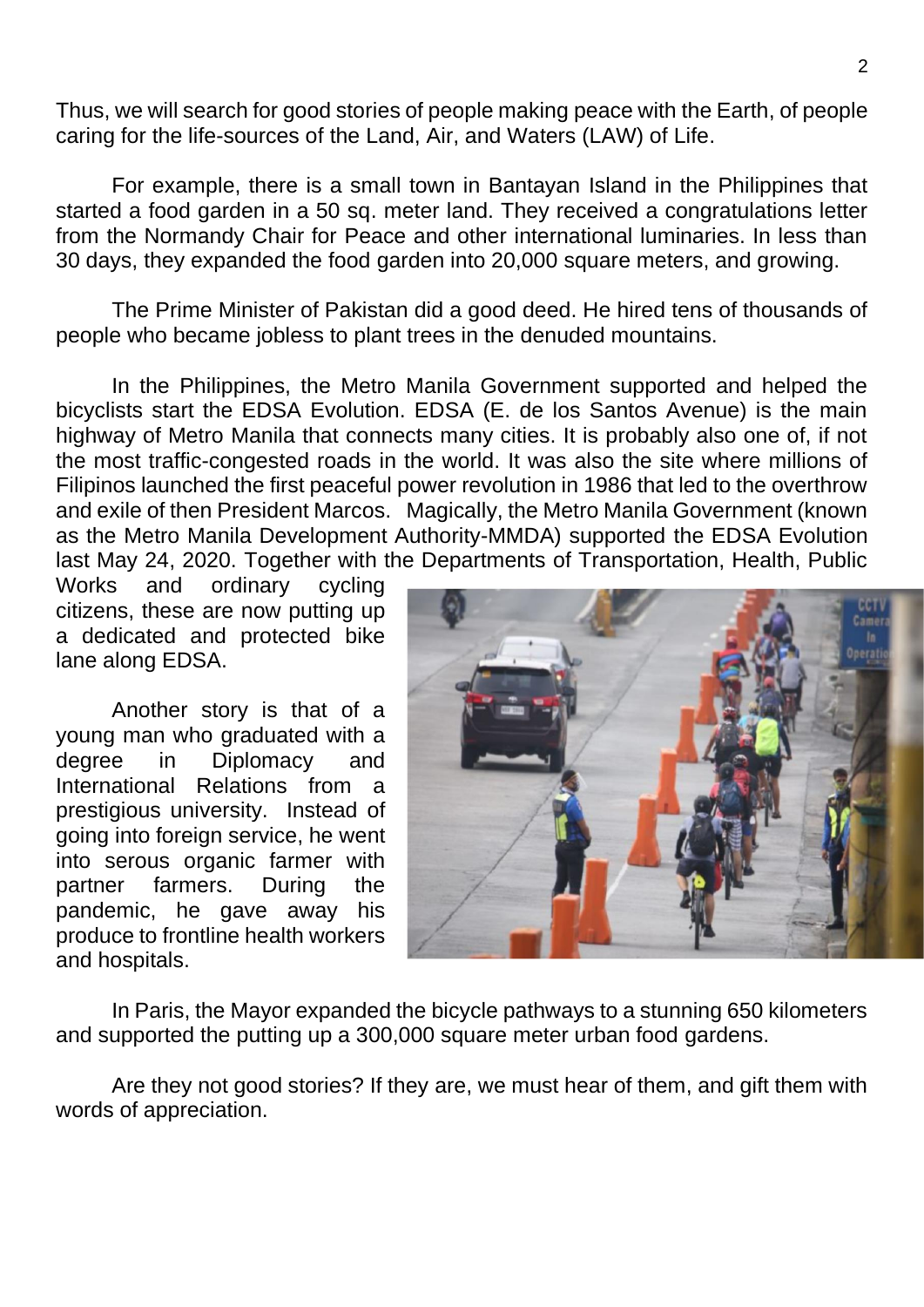## Stories to Search

To give focus to our search, we can look at the following and find stories of people making peace with the **Earth** 

- 1. solid waste management
- 2. marine conservation
- 3. coastal governance
- 4. road sharing and non-motorized mobility.
- 5. edible landscaping and food gardens
- 6. eco-governance
- 7. environmental legislation
- 8. environment education
- 9. arts for the earth
- 10. environmental jurisprudence
- 11. youth leadership
- 12. women leadership
- 13. environmental diplomacy
- 14. marine enforcement
- 15. renewable energy
- 16. cultural heritage
- 17. lifetime efforts
- 18. others.



From ridge to reef, so much good is happening all around the world.

Take Home Messages

- 1. "How we choose to see the world creates the world that we see."
- 2. Our mission is to search for good stories. Together, we will transform today's doom and gloom to happy boom and bloom.

If you are interested in joining this movement, please feel free to sign the Covenant of Cooperation. Together, we will shine the spotlight of appreciation and recognition on the good stories of the world.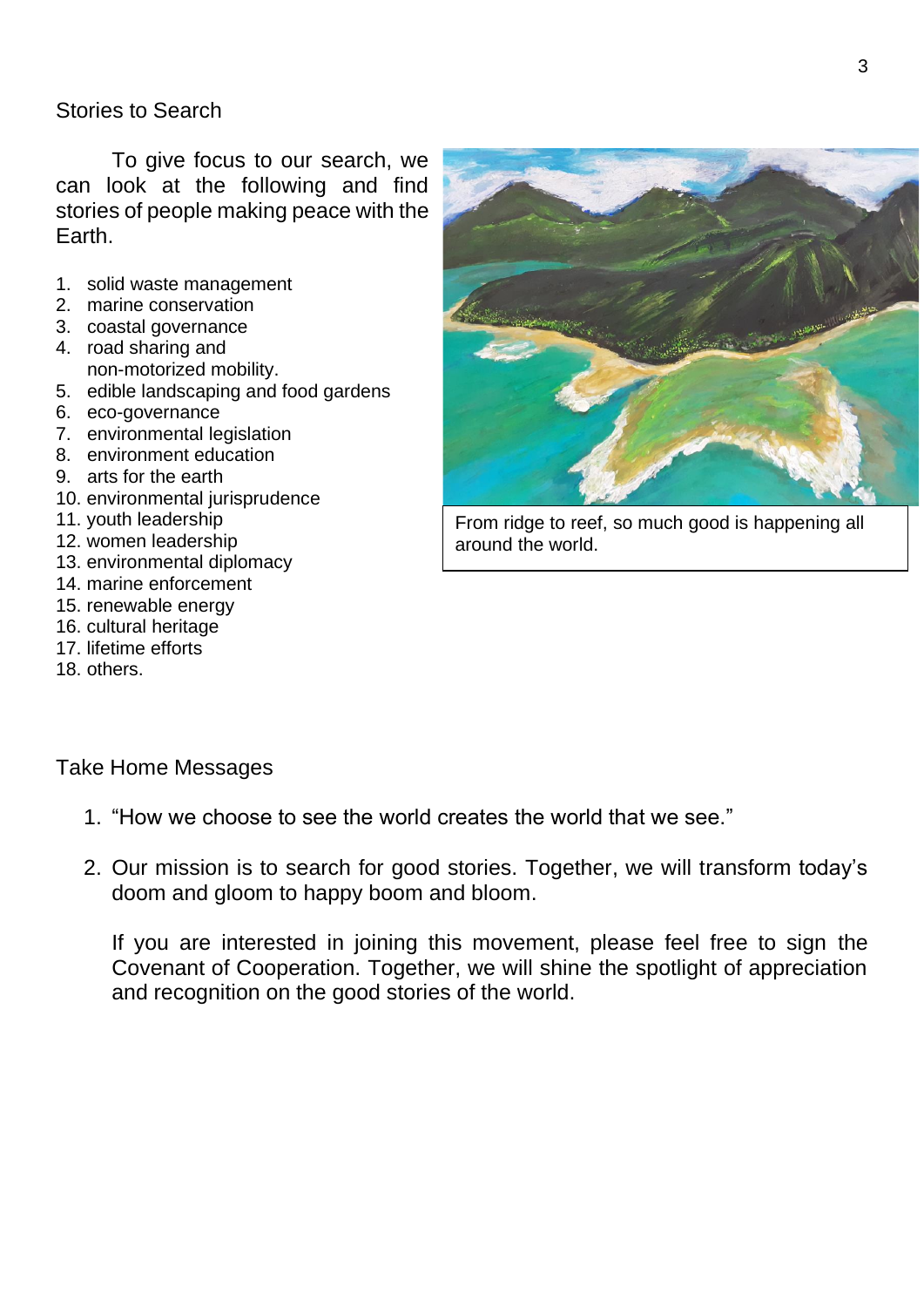3. "Kind words do not just praise the goodness of others. Kind words have the power to change the state of the state of the state of the state of the state of the state of the state of the state of the state of the state of the state of the state of the state of the state of the story of the world."

Together, we will change The story of the world, By changing the storyline.



In closing, may I ask everyone to please read this little poem aloud.



Above the Wild Waves, the Raging Rain, and the **Clashing Clouds** of today's Crisis of Life ...

is the

Golden Sun of Hope

Thank you, good morning, and good luck!